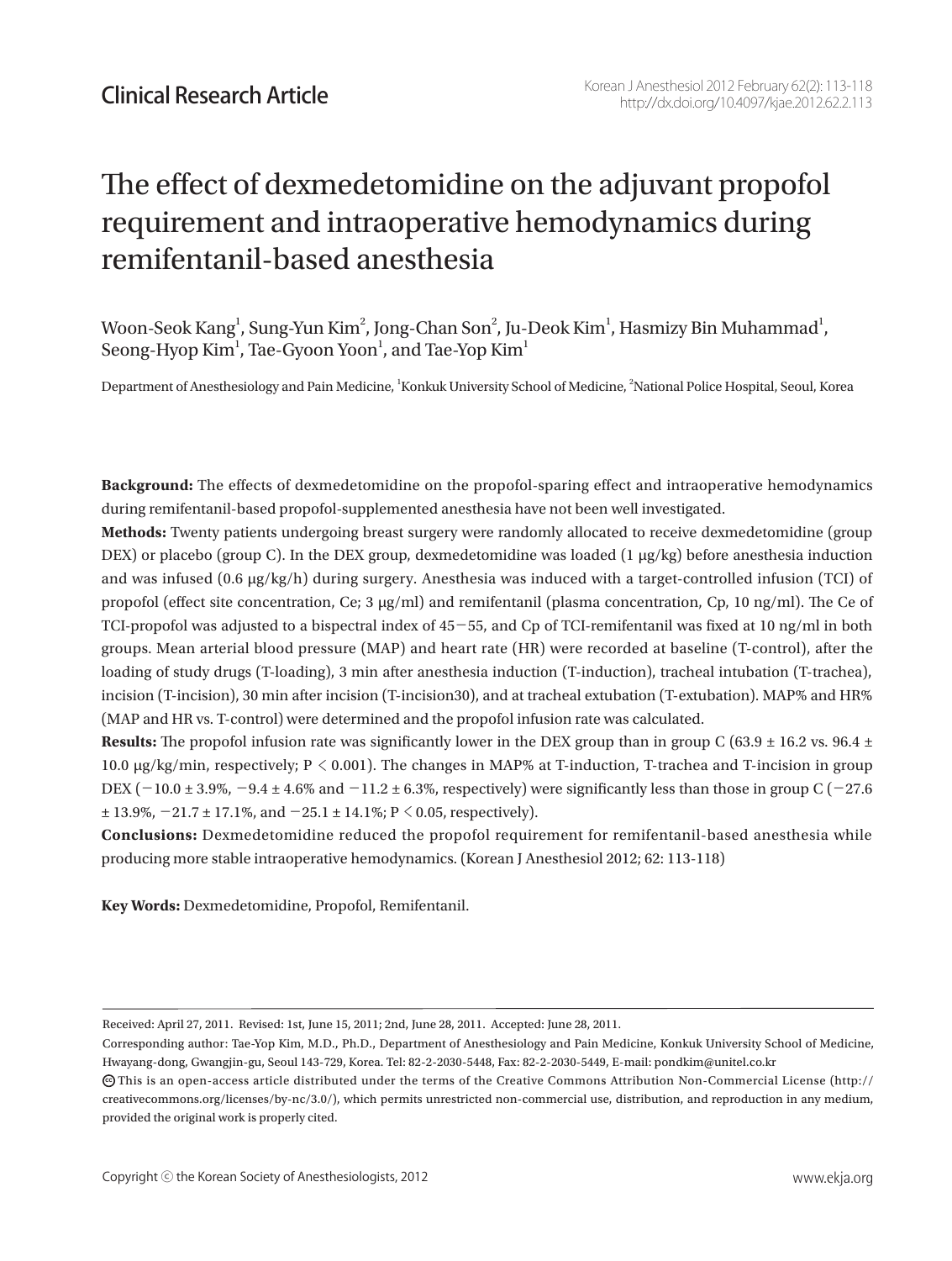## **Introduction**

Dexmedetomidine (DEX), a highly selective  $\alpha$ -adrenoreceptor agonist, is used for sedation management in various clinical settings and shows an anesthetic-sparing effect [1-5]. DEX reduces the propofol requirement in remifentanil-based anesthesia for faster postoperative recovery and more stable intraoperative hemodynamics [6-8], but the possible propofolsparing effect during remifentanil-based anesthesia has not been well investigated.

DEX has complex vasodilative and vasoconstrictive hemodynamic effects specific to its activation of pre- and postsynaptic  $\alpha_2$ -receptors. These effects are dose-dependent and biphasic: vasodilation at lower dosages, vasoconstriction at higher dosages and an initial short-term increase in blood pressure (BP) followed by a longer lasting reduction in BP and heart rate (HR). Several investigations have identified the cardiovascular effects of DEX in various clinical settings [1,9-11], however its effect on intraoperative hemodynamics during a propofol-supplemented remifentanil-based anesthesia regimen, which produces a strong vasodilatory effect, has not been investigated.

We conducted this study to determine whether DEX affects the requirement for propofol and to describe the intraoperative hemodynamics during remifentanil-based propofol-supplemented anesthesia for breast surgery.

# **Materials and Methods**

#### Study population

After obtaining approval from the institutional review board and written informed consent from all patients, only American Society of Anesthesiologists physical status I female patients undergoing elective breast surgery were prospectively investigated.

Patient exclusion criteria were: 1) patient age  $\leq$  18 or  $>$  80 years, 2) preoperative hypotension (Mean arterial blood pressure < 60 mmHg), 3) preoperative bradycardia (Heart rate < 45 beats/min), and 4) preoperative dysrrhythmia.

Using the sealed envelope method, 20 patients were randomly allocated into a DEX group  $(n = 10)$  or normal saline group (placebo, group C,  $n = 10$ ) before anesthesia induction.

Study drugs (DEX or normal saline) in 50 ml syringes were prepared by a pharmacist and anesthesiologists were blinded to the syringe contents.

#### Anesthetic regimens and study drug administration

Invasive arterial BP monitoring in the radial artery contra-

lateral to the surgical site and routine non-invasive patient monitoring, including pulse oximetry, electrocardiography and bispectral index (BIS) were established upon the patient's arrival in the operating room. In group DEX, DEX  $(1 \mu g/kg)$  was loaded intravenously for 10 min before anesthesia induction and was continuously infused at 0.6 μg/kg/h until the end of surgery. The same volume of normal saline was administered in the same manner to group C.

After the intravenous administration of 0.075 mg of palonosetron, a target-controlled infusion (TCI) of propofol with an effect-site concentration (Ce) of 3 μg/ml and a TCI of remifentanil with a plasma concentration (Cp) of 10 ng/ml were started to induce anesthesia. Bolus rocuronium (0.6 mg/kg) was administered to facilitate tracheal intubation in both groups. After tracheal intubation, volume-controlled ventilation with an air/O<sub>2</sub> mixture (FiO<sub>2</sub>,  $0.3-0.4$ ) was followed with a tidal volume of 7 ml/ideal body weight and a respiratory rate to maintain end-tidal CO<sub>2</sub> (EtCO<sub>2</sub>) at  $35-40$  mmHg with an I : E ratio of 1 : 2. The Cp of TCI-remifentanil was fixed at 10 ng/ml, and the Ce of TCI-propofol was reduced to the minimum dosage needed to maintain a BIS of 45-55. Additional rocuronium (0.1 mg/kg) was administered under the guidance of peripheral neuromuscular monitoring in both groups.

Intravenous phenylnephrine (50-100 μg) was administered if MAP dropped to  $\leq 60$  mmHg. A HR of  $\leq 45$  beats/min was treated with intravenous administration of 0.2 mg of glycopyrrolate or 0.5 mg of atropine. Patients who were administered atropine were excluded from the study.

During suturing of the subcutaneous tissue at the operation site, 1.0 μg/kg of fentanyl and 30 mg of ketorolac were administered intravenously and the anesthetics were stopped. Tracheal extubation was performed after confirming sufficient recovery (TOF ratio  $> 95\%$ ; BIS  $> 80$ , ability to open the eyes, ability to obey anesthesiologist's verbal commands and ability to maintain a regular breathing pattern) and patients were then transferred to a post-anesthesia care unit.

#### Data measurements

Operation time, extubation time (the time from stopping the administration of anesthetic agents to tracheal extubation) and the total volume of intraoperative intravascular fluids administered were recorded. The total doses of remifentanil, propofol and DEX were recorded, and their mean infusion rates were calculated.

To stabilize the patients' vital signs, monitoring was performed 5 min after arrival in operation theater. MAP and HR were then measured after the 5 min (T-control), after the loading of the study drugs (T-loading), 3 min after the start of TCI-propofol and remifentanil (T-induction), at tracheal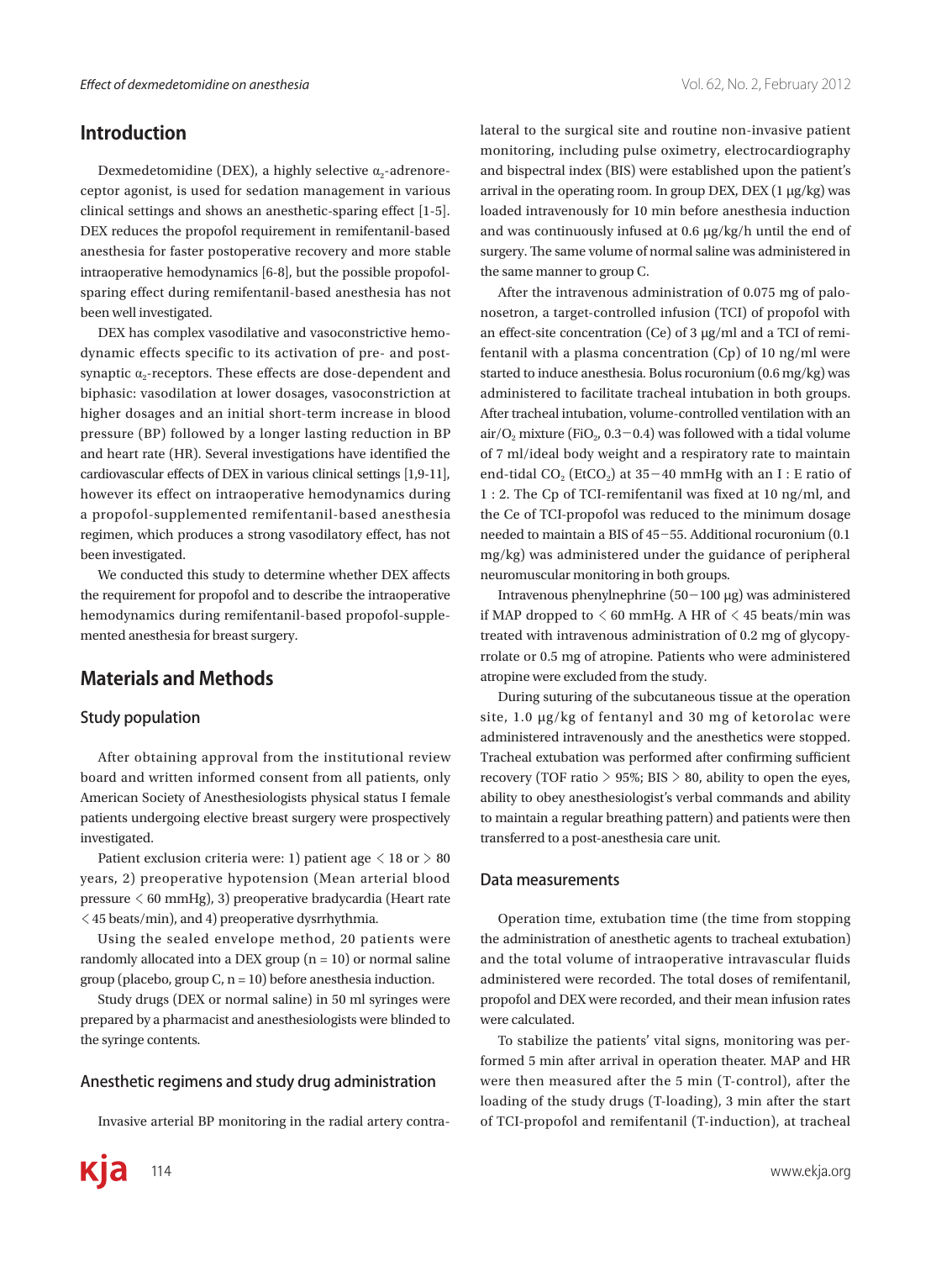intubation (T-trachea), at surgical incision (T-incision), at 30 min after surgical incision (T-incision30) and at tracheal extubation (T-extubation). The lowest values of MAP and HR for a 3 min observation were recorded as baseline values at T-control and the MAP and HR values with the greatest deviation from baseline during 3 min observations at T-trachea, T-incision, T-incision30 and T-extubation were recorded.

The percentile data (%) of these values versus T-control values and the changes in MAP% and HR% at each time point from those at T-control (ΔMAP% and ΔHR%) were determined.

#### Statistical analysis

A sample size of 10 in each group was determined to be appropriate for identifying a 15% difference with a power of 0.8 and an  $\alpha$  value of 0.05, for a mean propofol infusion rate of  $96.6 \pm 10.6$  μg/kg/min, which was determined in nine volunteer patients in a preliminary study.

Inter-group differences in the data collected at each measured time point were determined using a t-test (student t-test) and intra-group differences in MAP and HR in each group were determined by a Friedman test. Sigmastat ver.3.1 (Systat Software Inc, San Jose, CA, USA) was used for all statistical analyses and  $P < 0.05$  was considered to indicate statistical significance.

### **Results**

The patient demographic profiles, operation time and volume of intravascular fluids administered were not significantly different between the two groups (Table 1).

No patient in either group required bolus phenylephrine, ephedrine, atropine or glycopyrrolate.

The mean infusion rate of propofol in group DEX was significant lower than that in group C (63.9  $\pm$  16.2 vs. 96.4  $\pm$ 10.0 μg/kg/min, respectively;  $P \le 0.001$ ) (Fig. 1). The mean remifentanil infusion rate did not significantly differ between the two groups ( $0.367 \pm 0.045$  µg/kg/min in group C vs.  $0.379 \pm$  $0.051 \mu g/kg/min$  in the group DEX, P = 0.57).

MAP and HR at T-control were not significantly different between the groups (Table 2). The MAPs at T-induction, T-incision, T-incison30 and T-extubation were significantly lower than that at T-control in group DEX ( $p \le 0.05$ : Table 3). In group C, the MAPs at T-induction, T-incision, T-incision30 were significantly lower than that at T-control (Table 3). The MAPs at T-induction, T-trachea, T-incision, T-incison30 and T-extubation in group DEX were significantly higher than those in group  $C (P \le 0.001$ ,  $P < 0.001$ ,  $P = 0.001$ ,  $P = 0.004$ , and  $P = 0.002$ , respectively: Table 2).

| Table 1. Demographic Data and Perioperative Parameters |                       |                         |         |  |  |  |
|--------------------------------------------------------|-----------------------|-------------------------|---------|--|--|--|
| Parameter                                              | Group C<br>$(n = 10)$ | Group DEX<br>$(n = 10)$ | P value |  |  |  |
| Age(yr)                                                | $49 \pm 10$           | $52 \pm 11$             | 0.55    |  |  |  |
| Height (cm)                                            | $162 \pm 6$           | $156 \pm 7$             | 0.06    |  |  |  |
| Weight (kg)                                            | $59.9 \pm 5.8$        | $55.7 \pm 5.6$          | 0.11    |  |  |  |
| $BSA(m^2)$                                             | $1.65 \pm 0.11$       | $1.56 \pm 0.10$         | 0.07    |  |  |  |
| $OP$ time $(min)$                                      | $135 \pm 26$          | $123 \pm 16$            | 0.21    |  |  |  |
| Intraop IV fluid (ml)                                  | $533 \pm 189$         | $467 \pm 135$           | 0.35    |  |  |  |

The values are expressed as means  $\pm$  SD. P values determined by a t-test. C: remifentanil-propofol, DEX: remifentanil-propofol-dexmedetomidine, BSA: body surface area, OP time: operation duration, Intraop: intraoperative, IV: intravenous.



**Fig. 1.** Inter-group comparison of supplemental propofol requirements. C: remifentanil-propofol, DEX: remifentanil-propofol-dexmedetomidine. \*Indicates  $P < 0.05$  vs. group C.

|  |  |  | Table 2. Inter-group Comparisons in Mean Arterial Pressure and Heart Rate |
|--|--|--|---------------------------------------------------------------------------|
|--|--|--|---------------------------------------------------------------------------|

| Group     | T-control       | T-loading        | T-induction      | T-trachea        | T-incision      | T-incison30      | T-extubation     |
|-----------|-----------------|------------------|------------------|------------------|-----------------|------------------|------------------|
| Group C   | $99.9 \pm 20.6$ | $100.0 \pm 18.9$ | $71.0 \pm 11.1$  | $75.3 \pm 7.1$   | $72.9 \pm 10.3$ | $73.3 \pm 5.8$   | $74.1 \pm 6.9$   |
| Group DEX | $97.0 \pm 6.5$  | $104.8 \pm 7.2$  | $87.2 \pm 5.8^*$ | $87.8 \pm 6.5^*$ | $86.0 \pm 6.3*$ | $84.4 \pm 8.8^*$ | $83.9 \pm 5.3^*$ |
| Group C   | $72.9 \pm 15.3$ | $71.7 \pm 11.3$  | $62.3 \pm 13.9$  | $65.6 \pm 17.3$  | $55.9 \pm 9.4$  | $56.7 \pm 8.5$   | $60.3 \pm 9.5$   |
| Group DEX | $74.5 \pm 20.4$ | $58.1 \pm 8.7^*$ | $57.1 \pm 10.5$  | $58.5 \pm 10.3$  | $57.0 \pm 7.8$  | $53.7 \pm 5.7$   | $60.2 \pm 7.5$   |
|           |                 |                  |                  |                  |                 |                  |                  |

The values are expressed as means ± SD. P values determined by a t-test. Group C: remifentanil-propofol, Group DEX: remifentanil-propofoldexmedetomidine, MAP: mean arterial blood pressure, HR: heart rate, T-control: at the arrival to operation theater, T-loading: at after the loading of study drugs, T-induction: at 3 min after the start of anesthesia induction, T-trachea: at tracheal intubation, T-incision: at surgical incision, T-incision30: at 30 min after surgical incision, T-extubation: at tracheal extubation. \*Indicates P < 0.05 vs. Group C at each measured time point.

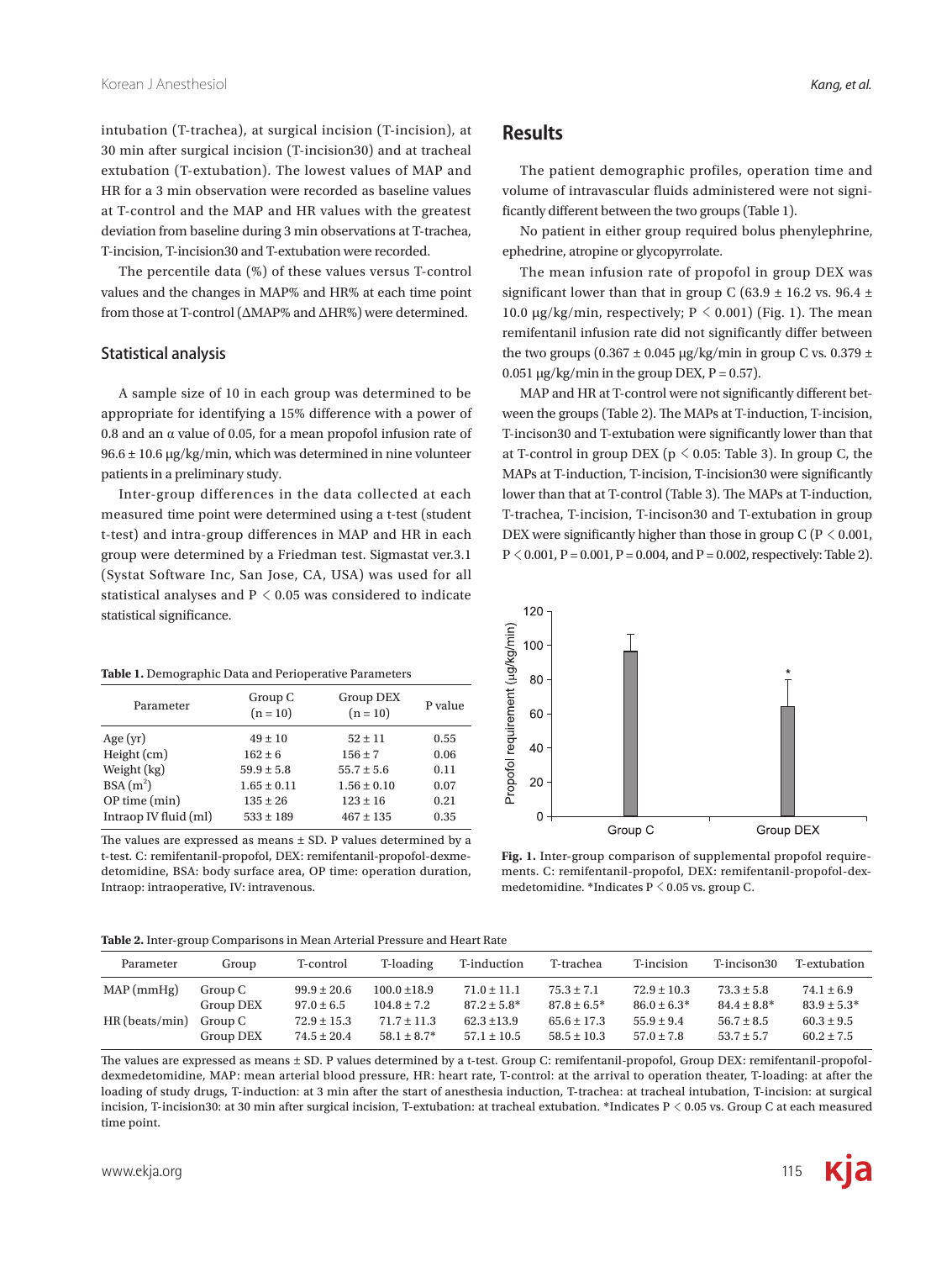| Parameter        | Group     | T-control                | T-loading                  | T-induction               | T-trachea               | T-incision                | T-incison30               | T-extubation              |
|------------------|-----------|--------------------------|----------------------------|---------------------------|-------------------------|---------------------------|---------------------------|---------------------------|
| MAP(mmHg)        | Group C   | 99.5<br>$(91.0-111.0)$   | 98.0<br>$(90.0 - 108.0)$   | 70.0<br>$(62.0 - 79.0)^*$ | 75.0<br>$(71.0 - 80.0)$ | 72.0<br>$(63.0 - 76.0)^*$ | 73.0<br>$(70.0 - 79.0)^*$ | 72.0<br>$(70.0 - 80.0)$   |
|                  | Group DEX | 96.5<br>$(93.0 - 100.0)$ | 102.5<br>$(100.0 - 112.0)$ | 88.0<br>$(83.0 - 91.0)^*$ | 89.0<br>$(84.0 - 92.0)$ | 87.0<br>$(79.0 - 89.0)^*$ | 84.5<br>$(82.0 - 87.0)^*$ | 82.0<br>$(80.0 - 88.0)^*$ |
| $HR$ (beats/min) | Group C   | 70.5<br>$(64.0 - 78.0)$  | 69.5<br>$(65.0 - 75.0)$    | 56.0<br>$(54.0 - 74.0)$   | 65.5<br>$(55.0 - 67.0)$ | 56.0<br>$(48.0 - 63.0)^*$ | 56.0<br>$(48.0 - 63.0)^*$ | 62.5<br>$(52.0 - 68.0)$   |
|                  | Group DEX | 65.5<br>$(64.0 - 96.0)$  | 57.5<br>$(50.0 - 66.0)$    | 58.5<br>$(48.0 - 66.0)^*$ | 57.0<br>$(50.0 - 70.0)$ | 57.5<br>$(52.0 - 63.0)^*$ | 53.5<br>$(50.0 - 58.0)^*$ | 59.5<br>$(55.0 - 64.0)$   |

The values are expressed as median and range (25-75%) and significance was determined by a *Friedman test*. Group C: remifentanil-propofol, Group DEX: remifentanil-propofol-dexmedetomidine, MAP: mean arterial blood pressure, HR: heart rate, T-control: at the arrival to operation theater, T-loading: at after the loading of study drugs, T-induction: at 3 min after the start of anesthesia induction, T-trachea: at tracheal intubation, T-incision: at surgical incision, T-incision30: at 30 min after surgical incision, T-extubation: at tracheal extubation. \*Indicates P < 0.05 vs. T-control in the same group.



**Fig. 2.** Inter-group comparisons of the changes in mean arterial blood pressure and heart rate compared with control values (ΔMAP% and ΔHR%). C: remifentanil-propofol, DEX: remifentanil-propofol-dexmedetomidine, MAP: mean arterial blood pressure, HR: heart rate, T-control: at the arrival to operation theater, T-loading: at after the loading of study drugs, T-induction: at 3 min after the start of anesthesia induction, T-trachea: at tracheal intubation, T-incision: at surgical incision, T-incision30: at 30 min after surgical incision, T-extubation: at tracheal extubation. \*Indicates P < 0.05 vs. group C.

The ΔMAP% values at T-induction, T-trachea, and T-incision were significantly less in group DEX ( $-10.0 \pm 3.9\%$ ,  $-9.4 \pm 4.6\%$ ) and  $-11.2 \pm 6.3$ %, respectively) than in group C ( $-27.6 \pm 13.9$ %,  $-21.7 \pm 17.1\%$  and  $-25.1 \pm 14.1\%$ ; P = 0.001, P = 0.042, and P = 0.011, respectively). The ΔMAP% at T-loading was significantly greater in group DEX ( $8.3 \pm 7.5\%$ ) than in group C ( $0.5 \pm 3.6\%$ ; P  $= 0.001$ : Fig. 2).

The HRs at T-induction, T-incision and T-incison30 were significantly lower than that at T-control in group DEX ( $P < 0.05$ ), and the HRs at T-incision and T-incision30 were significantly lower than that at T-control in group C ( $P \le 0.05$ : Table 3). HR at T-loading in group DEX was significantly lower than that in group  $C(P = 0.008$ : Table 2).

The  $\triangle$ HR at T-loading in group DEX ( $-19.2 \pm 13.5\%$ ) was significantly greater than that in group C ( $-0.8 \pm 5.2\%$ ; P  $\leq 0.05$ : Fig. 2).

The extubation time did not differ between the groups (11  $\pm$ 4 min in group C vs.  $9 \pm 3$  min in group DEX,  $P = 0.41$ ).

## **Discussion**

We evaluated the effect of DEX on the requirement for supplemental propofol and described the intraoperative hemodynamic changes during remifentanil-based anesthesia. DEX reduced the amount of adjuvant propofol needed to maintain a similar BIS score by approximately 30% and provided more stable hemodynamics without compromising postoperative recovery during remifentanil-based anesthesia. These results are consistent with previous investigations showing a  $30-50\%$ reduction in the propofol requirement with concomitant use of DEX in adolescent patients and healthy volunteers [2,3]. The sedative effect of DEX is mediated through the locus ceruleus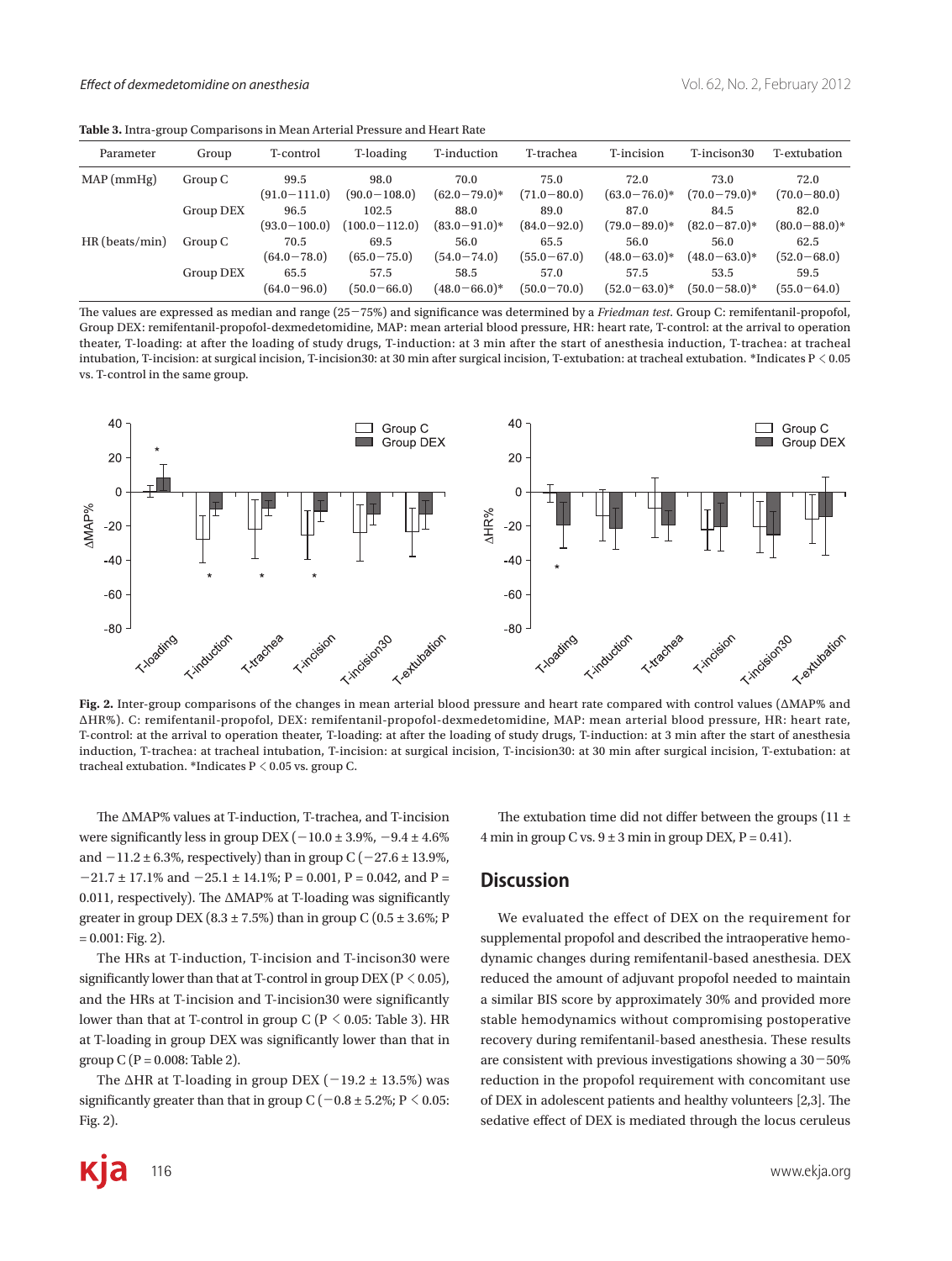in the brain stem, where DEX decreases sympathetic outflow and increases parasympathetic outflow [4,12-14]. The different mechanisms for producing a sedative effect among DEX, propofol and remifentanil suggest a possible synergism upon combined administration with respect to their sedative effects.

Previous investigations commented on a possible delay in recovery from propofol anesthesia with the concomitant use of DEX, probably due to its quite long duration of action [3,5,11,15]. However, no compromises in prolongation of extubation time or recovery profiles were observed in the present study when employing remifentanil-based propofol-supplemented anesthesia. The reason for this result might be associated with Ce of propofol in the group DEX: the Ce of propofol at the end of surgery in group DEX  $(1.0-1.5 \,\mu g/ml)$  was relatively lower than that in group  $C(2.0-2.5 \text{ µg/ml})$  and it was already lower than the usual Ce of propofol for awakening when used alone  $(-1.5)$ μg/ml) [16]. Therefore, although DEX might induce delayed recovery or awakening in the DEX group, it may be attenuated by the low Ce of propofol at the end of surgery.

The propofol-sparing effect of DEX may be beneficial for reducing the propofol dosage and avoiding adverse effects such as myocardial depression, metabolic acidosis, impaired platelet aggregation and extended recovery caused by prolonged and large-dose administration of propofol [17-24].

DEX shows complex hemodynamic effects, as it produces not only vasodilation by activating pre-synaptic  $\alpha$ -receptors on sympathetic and post-synaptic  $\alpha_2$ -receptors of the central nervous system (sympatholysis), but also vasoconstriction through post-synaptic  $\alpha_2$ -receptors on vascular smooth muscle cells [25-28]. Furthermore, the overall effect of DEX on MAP and HR is biphasic and dose-dependent [14,25-27], characterized by an initial short-term increase in BP followed by a longer lasting reduction in BP and HR. Lower DEX dosages (plasma concentrations,  $0.7-1.2$  ng/ml) reduce norepinephrine release, resulting in an attenuation of vascular and sympathetic tone and an inhibition of sympathetic neurotransmission by activating  $\alpha_{2A}$  receptors [9,10,12,29]. Higher DEX dosages (i.e. plasma concentrations,  $> 1.9$  ng/ml) produce  $\alpha_{2B}$  receptor-mediated vasoconstriction [9,12,14]. Despite this variability, most previous investigations have shown the cardiovascular depressive effects of DEX, which increases the incidence of hypotension and bradycardia [1,10,11]. We had assumed that DEX would show a more intense depressive effect and would increase the need for vasoactive medication during remifentanil-based anesthesia. However, we observed a significant increase in MAP immediately after loading DEX (1 μg/kg) and a more constant MAP was observed during anesthesia induction, intubation and surgical incision. A significant reduction in MAP was observed in the control group. Some reasons include: first, this result was probably attributable to the dominant hemodynamic effect of DEX through postsynaptic  $\alpha_{2B}$ -mediated vasoconstriction at higher dosages [28] compared with the vasodilatory effect of remifentanil at the dosages used in the present study. Second, the reduced propofol dosage owing to adjuvant DEX might have contributed to less of a propofol-induced vasodilatory effect in group DEX. This dose-dependent vasoconstrictive effect and resulting aggravation of pre-existing systemic or pulmonary hypertension should be considered.

In conclusion, DEX (1 μg/kg loading dose and infusion at 0.6 μg/kg/h) reduced the requirement for adjuvant propofol during remifentanil-based anesthesia without compromising the recovery profile, as indicated by extubation time. DEX also provided more stable intraoperative hemodynamics during remifentanil-based anesthesia.

# **Acknowledgements**

This research was supported by Konkuk University School of Medicine.

## **References**

- 1. Aantaa R, Kanto J, Scheinin M, Kallio A, Scheinin H. Dexmedetomidine, an alpha 2-adrenoceptor agonist, reduces anesthetic requirements for patients undergoing minor gynecologic surgery. Anesthesiology 1990; 73: 230-5.
- 2. Ngwenyama NE, Anderson J, Hoernschemeyer DG, Tobias JD. Effects of dexmedetomidine on propofol and remifentanil infusion rates during total intravenous anesthesia for spine surgery in adolescents. Paediatr Anaesth 2008; 18: 1190-5.
- 3. Dutta S, Karol MD, Cohen T, Jones RM, Mant T. Effect of dexmedetomidine on propofol requirements in healthy subjects. J Pharm Sci 2001; 90: 172-81.
- 4. Khan ZP, Munday IT, Jones RM, Thornton C, Mant TG, Amin D. Effects of dexmedetomidine on isoflurane requirements in healthy volunteers. 1: Pharmacodynamic and pharmacokinetic interactions. Br J Anaesth 1999; 83: 372-80.
- 5. Bulow NM, Barbosa NV, Rocha JB. Opioid consumption in total intravenous anesthesia is reduced with dexmedetomidine: a comparative study with remifentanil in gynecologic videolaparoscopic surgery. J Clin Anesth 2007; 19: 280-5.
- 6. Vuyk J, Mertens MJ, Olofsen E, Burm AG, Bovill JG. Propofol anesthesia and rational opioid selection: determination of optimal EC50-EC95 propofol-opioid concentrations that assure adequate anesthesia and a rapid return of consciousness. Anesthesiology 1997; 87: 1549-62.
- 7. Glass PS, Hardman D, Kamiyama Y, Quill TJ, Marton G, Donn KH, et al. Preliminary pharmacokinetics and pharmacodynamics of an ultra-short-acting opioid: remifentanil (GI87084B). Anesth Analg 1993; 77: 1031-40.
- 8. Westmoreland CL, Hoke JF, Sebel PS, Hug CC Jr, Muir KT. Pharmacokinetics of remifentanil (GI87084B) and its major metabolite (GI90291) in patients undergoing elective inpatient surgery. Anesthesiology 1993; 79: 893-903.